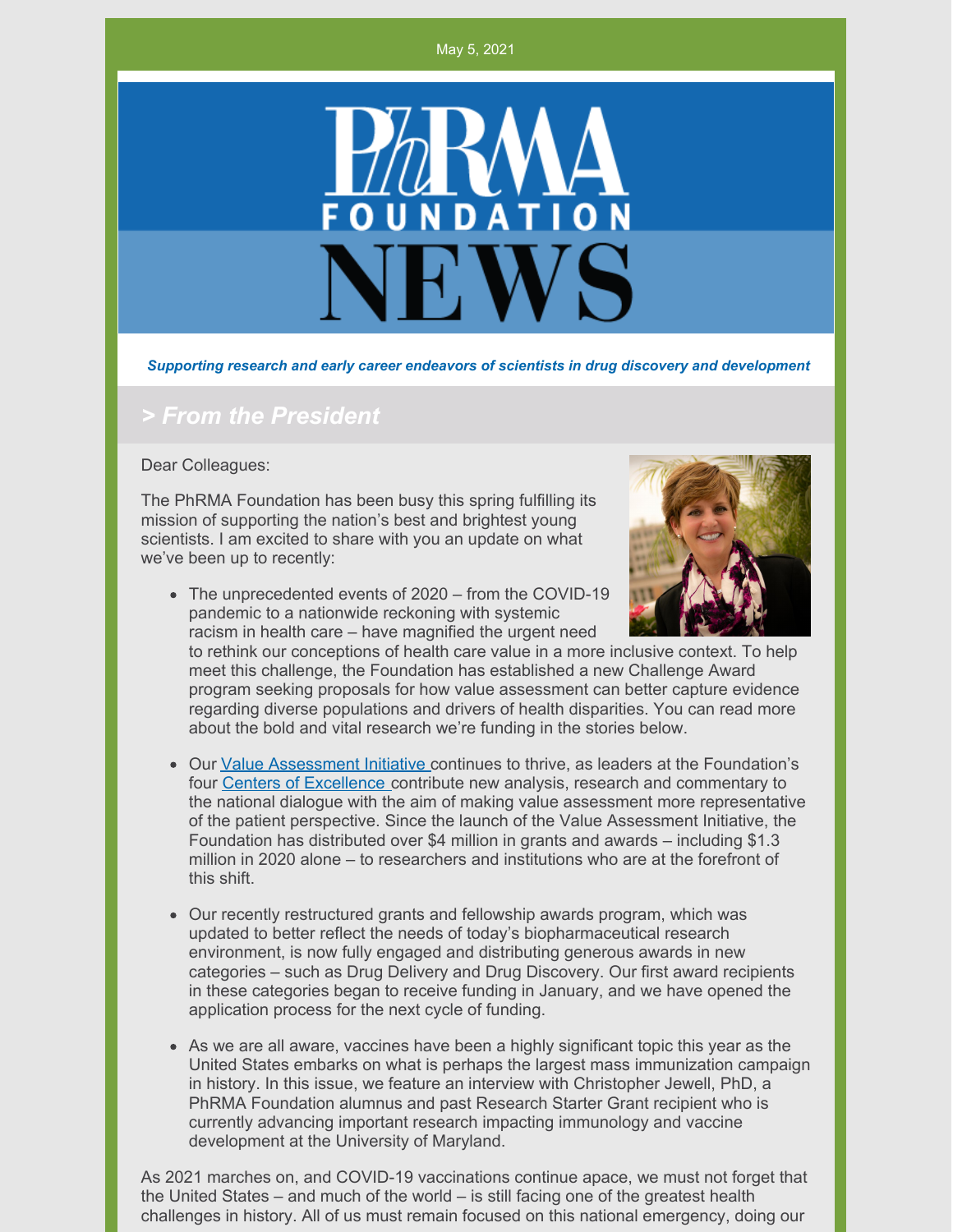part as we strive to overcome the pandemic.

Something we can all take pride in is that our colleagues in drug discovery and drug development – those hard-working researchers who made the exciting new vaccines possible – have given the entire world a much-needed ray of hope. Once again, we are reminded that the work of the nation's scientific research community is vitally important and must be supported.

Sincerely, **Eileen Cannon** President PhRMA Foundation

# **Value Assessment**

### **Foundation Names Recipients of New Diversity in Value Assessment Challenge Award**

The [Foundation](http://www.phrmafoundation.org/awards/value-assessment-initiative/valuing-health-equity-challenge-award/) has announced the recipients of its new Valuing Diversity: Addressing Health Disparities Challenge Award, which aims to support bold and vital research that evaluates how the value assessment field can better serve diverse populations and address drivers of health disparities.

This effort is part of the Foundation's renewed focus on health care equity. We look forward to playing an important role in supporting the development of methods and processes for value assessment that are inclusive of all patient communities.

For this year's award, the Foundation invited applicants to submit proposals that addressed the following question:

#### *How can value assessment methods and processes better account for populations that are typically underrepresented in research and address drivers of health disparities?*

This year's winning proposals are:

**First Place:** Drivers of Health Disparities and Consequences for COVID-19 Vaccine Choices: Modelling Health Preference Heterogeneity among Underserved Populations

- **Eline M. van den Broek-Altenburg, PhD**, Larner College of Medicine at the University of Vermont
- **Jamie S. Benson, BA**, Larner College of Medicine at the University of Vermont
- **Adam J. Atherly, PhD**, Larner College of Medicine at the University of Vermont
- **Stephane Hess, PhD**, Choice Modelling Centre & Institute for Transport Studies, University of Leeds

**Second Place:** Using Latent Class and Quantum Models to Value Equity in Healthcare: A Tale of Two Stories

**Surachat Ngorsuraches, PhD** – Auburn University

**Third Place (tie):** It's Time to Represent: Shifting the Paradigm to Improve the Quality of Inputs into Value Assessment Frameworks

- **Leticia R. Moczygemba, PharmD, PhD** TxCORE, The University of Texas at Austin
- **Carolyn M. Brown, PhD** TxCORE, The University of Texas at Austin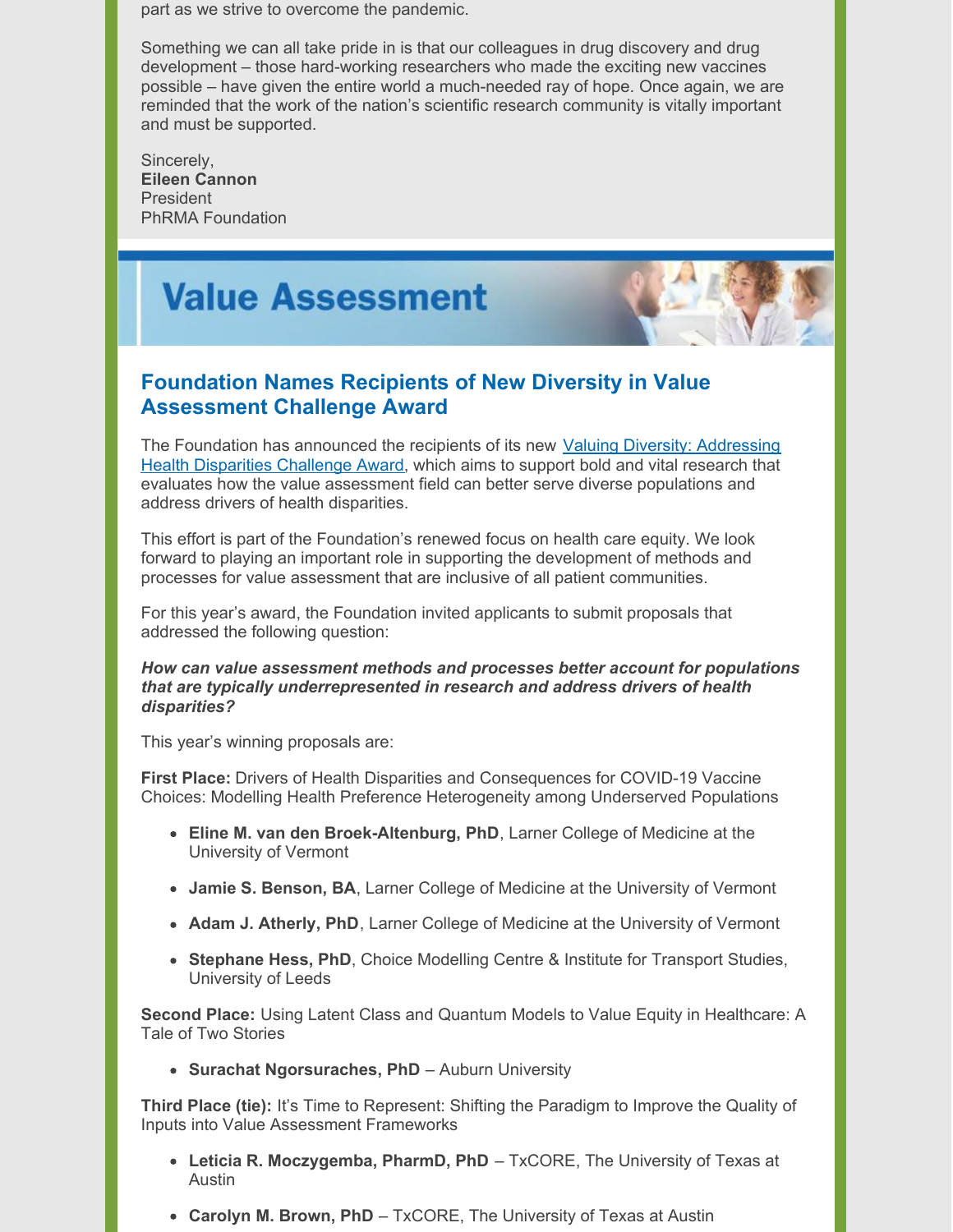**Michael Johnsrud, PhD, RPh** – TxCORE, The University of Texas at Austin

**Third Place (tie):** Incorporating Health Equity into Value Assessment: Frameworks, Promising Alternatives, and Future directions

- **Vakaramoko Diaby, PhD** University of Florida
- **Askal Ali, PhD** Florida A&M University
- **Aram Babcock, PharmD, MS, MBA** University of Florida
- **Joseph Fuhr, PhD** University of Florida
- **Dejana Braithwaite, PhD** University of Florida

To learn more about this year's award winners and their research proposals, see the Foundation's official [announcement.](http://www.phrmafoundation.org/wp-content/uploads/2021/03/PF-Health-Equity-Challenge-Award-Winners_Final-3.31.2021.pdf)

To learn more about why the Foundation launched this new award, check out the following blog post: Valuing Diversity in Value [Assessment](http://www.phrmafoundation.org/2020/11/valuing-diversity-in-value-assessment/).

### **New Horizons for the Value Assessment Initiative**

The Foundation's efforts to advance new research and innovations in value assessment accelerated in 2020 and we have much news to report.

We are proud to announce that we have now surpassed \$4 million – including \$1.3 million in 2020 alone – in funding awarded to researchers and institutions who are working on new, innovative value assessment strategies. Click the links below to see lists of all the award recipients who have received funding since we launched the Challenge and Research awards:

Challenge Award [Recipients](http://www.phrmafoundation.org/challenge-awards/)

**Research Award [Recipients](http://www.phrmafoundation.org/what-are-vai-research-awards/)** 

Throughout the year, our [Voices](http://www.phrmafoundation.org/blog/) in Value blog continues to feature guest contributors who discuss how their research is making the field more transparent, more inclusive, and better representative of the individuals for whom value assessment is most important. Visit the blog HERE.

And the Foundation's Centers of Excellence continue to produce insightful research and new ideas for improving the field of value assessment. Just a few highlights from recent activity in various public forums include:

- Toward Modified Impact Inventory Tables to Facilitate Patient-Centered Value [Assessment...](http://www.phrmafoundation.org/wp-content/uploads/2021/03/McQueen-Slejko2021_Article_TowardModifiedImpactInventoryT.pdf) R. Brett McQueen and Julia F. Slejko explore the concept of modifying impact inventory tables to increase "patient-centricity" in value assessment.
- Value [Assessment](http://www.phrmafoundation.org/wp-content/uploads/2021/03/Value-Assessment-That-Puts-Patients-at-the-Forefront-2.2021.pdf) That Puts Patients at the Forefront... Linda Bohannon and Elizabeth Franklin take an in-depth look at living with a life-changing disease, and how the treatments of those diseases focus too narrowly on clinical outcomes.
- Prioritization and Refinement of [Patient-Informed](http://www.phrmafoundation.org/wp-content/uploads/2021/03/Slejko2021_Article_PrioritizationAndRefinementOfP.pdf) Value Elements as Attributes for Chronic Obstructive Pulmonary Disease Treatment Preferences... Julia F. Slejko, Yoon Duk Hong, Jamie L. Sullivan, Robert M. Reed and Susan dosReis examined value assessment in patients with chronic obstructive pulmonary disease. Their study illustrated a process for better eliciting and refining value elements.
- A Practical Path Forward to More [Patient-Centered](https://www.ajmc.com/view/a-practical-path-forward-to-more-patient-centered-value-assessment-advancing-patient-centered-outcomes) Value Assessment... Sachin Kamal-Bahl and Bryan Luce call for the establishment of a common repository of patient-centered-outcomes (PCOs).

You can read a complete round-up of all the Centers of Excellence activities in 2020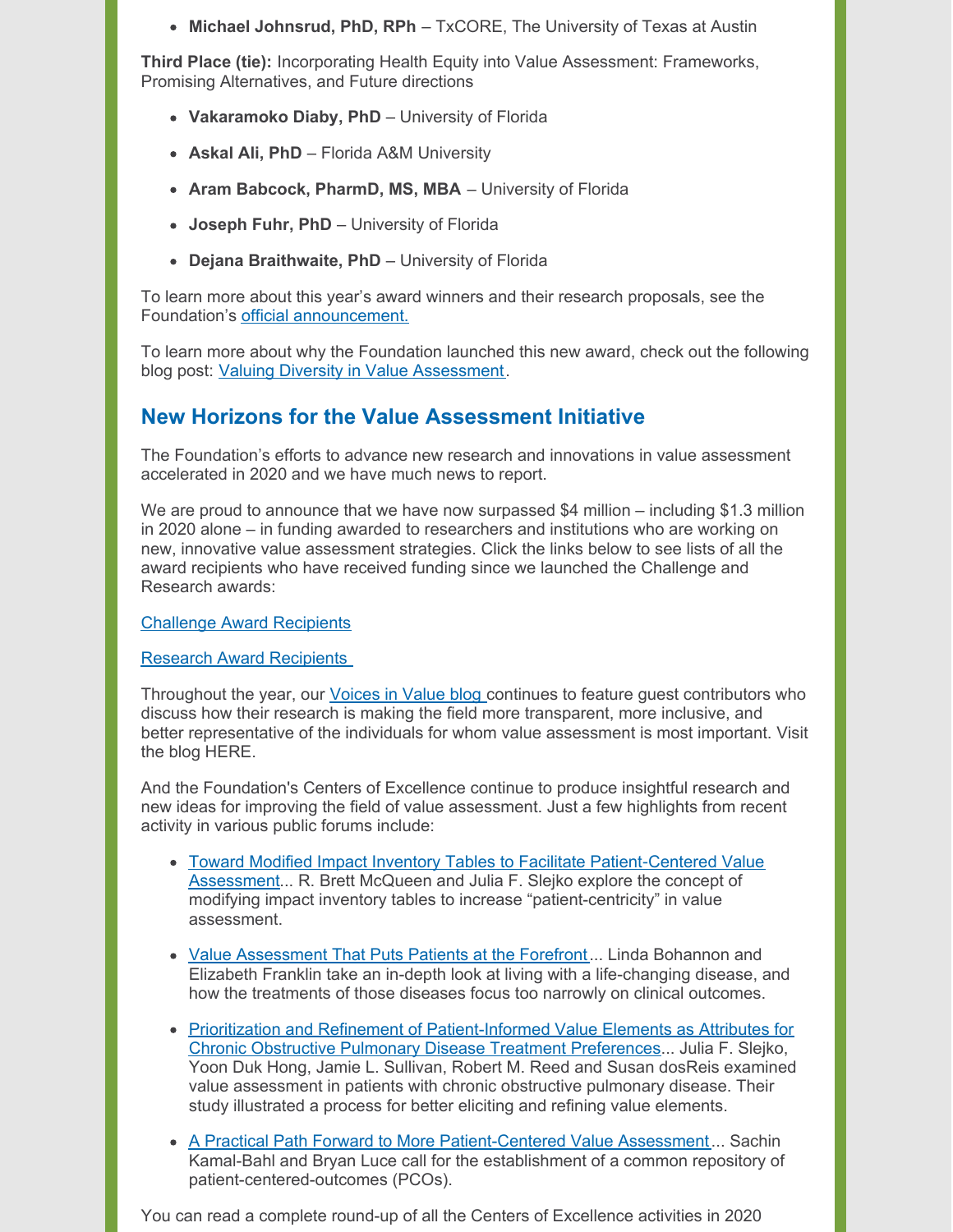#### [HERE](http://www.phrmafoundation.org/wp-content/uploads/2021/04/VAI-Year-End-Review-2020-4.12.21.pdf).

And stay tuned for more details about the Value Assessment Initiative's upcoming virtual series on the topic of Patient Centered Outcomes, which will be hosted later this year. Details for how to register will be coming soon!

### *Transition of Foundation's New Award Categories Continues*

Beginning with the 2021 award cycle, the PhRMA Foundation is no longer providing funding in Pharmacology/Toxicology, Pharmaceutics and Informatics.

The Foundation is now providing funding in new programs for young researchers who are focused on Drug Delivery and Drug



Discovery – along with our ongoing categories of Health Outcomes Research, Translational Medicine and Value Assessment.

The latest award recipients in Health Outcomes Research and Translational Medicine include:

#### **Health Outcomes Research**

- **Cassidi McDaniel**, Predoctoral Fellowship, Auburn University
- **Vasco Pontinha**, Predoctoral Fellowship, Virginia Commonwealth University School of Pharmacy
- **Woojung Lee, PharmD**, Predoctoral Fellowship, University of Washington
- **Hanxi Zhang**, Predoctoral Fellowship, The University of Texas at Austin
- **Marissa Seamans, PhD**, Research Starter Grant, University of California Los Angeles
- **Jakub Hlavka, PhD**, Research Starter Grant, University of Southern California
- **Douglas Barthold, PhD**, Research Starter Grant, University of Washington

#### **Translational Medicine**

- **Asmi Chakrahorty, PhD**, Postdoctoral Fellowship, The Florida International University Board of Trustees
- **Marwah Karim, PhD**, Postdoctoral Fellowship, Stanford University School of Medicine
- **Bailee Silker, PhD**, Postdoctoral Fellowship, The Research Institute of Fox Chase Cancer Center
- **Bishuang Cai, PhD**, Research Starter Grant, Icahn School of Medicine at Mount Sinai

Opportunities for awards distributed through the Foundation's Value Assessment Initiative will continue to be updated and announced as they become available.

#### [Learn](http://www.phrmafoundation.org/awards/) More

# *Foundation Awards More Than \$1*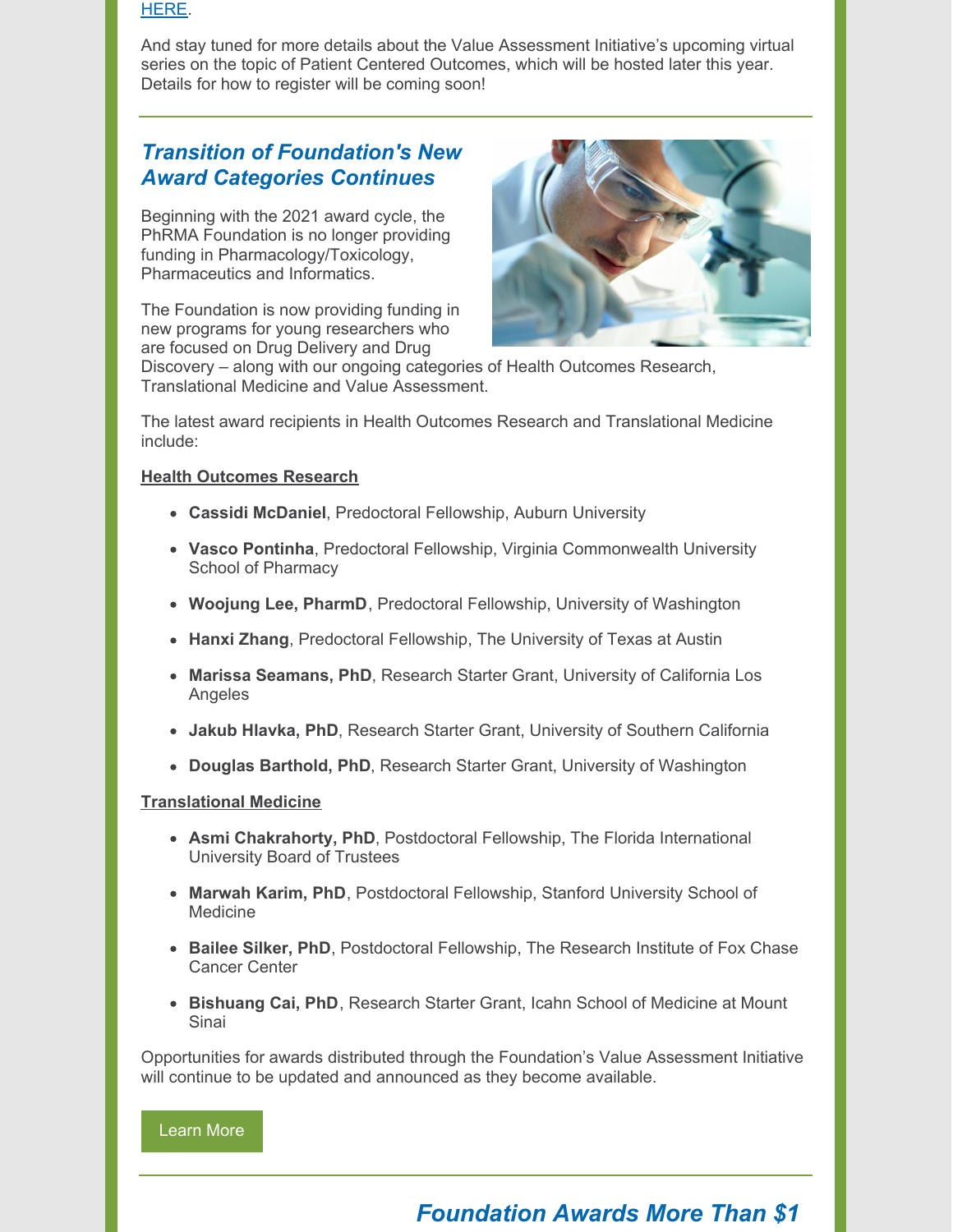

## *Million to Support Young Scientists with Grants and Fellowships in Drug Discovery and Delivery*

The PhRMA Foundation has announced the first recipients of its new funding awards in Drug Discovery and Drug Delivery, designed to support the innovative biopharmaceutical research projects of talented young scientists in the United States.

Out of nearly 400 candidates for funding, the Foundation chose a total of 16 recipients – nine for funding in Drug Discovery and seven for funding in Drug Delivery. Predoctoral fellowships will provide \$25,000 per year in funding for up to two years; postdoctoral fellowships will provide \$50,000 per year in funding for up to two years; and research starter grants will provide \$100,000 in funding for one year.

A total of more than \$1 million was awarded.

Please click "See Recipients" below to see a full list of award recipients and their institutions.

#### See [Recipients](http://www.phrmafoundation.org/wp-content/uploads/2020/12/NR-Drug-Discovery-and-Drug-Delivery-Dec-20-v5.pdf)

We are happy to announce that the application process for 2022 grants in the new Drug Discovery and Drug Delivery programs is now open!

Apply now for 2022 awards in Drug [Discovery](http://www.phrmafoundation.org/awards/pre-doctoral-fellowship-awards/drug-discovery/) and Drug [Delivery](http://www.phrmafoundation.org/awards/pre-doctoral-fellowship-awards/drug-delivery/). You can also learn more about these awards, and others offered by the PhRMA Foundation, [HERE](http://www.phrmafoundation.org/awards/).

To be considered for funding in Drug Discovery and Drug Delivery, applicants must submit a letter of intent, due **May 20, 2021.** Those whose submissions are selected will be notified by **July 1, 2021** and asked to complete a full application. All applicants for PhRMA Foundation awards (U.S. and non-U.S. citizens) must attend a U.S. university or research institution based in the United States.





# *Christopher Jewell, PhD: Bridging Engineering and Biology*

Christopher M. Jewell, PhD, a PhRMA Foundation alumnus who received a Research Starter Grant in Pharmaceutics, has emerged in recent years to become a national leader in bioengineering – using the unique properties of biomaterials as tools to study immune processes and to direct immunesignaling.

This work has been of particular importance in the area of vaccine research. His unique skill and research capabilities recently earned him distinction as the Miegunyah

Distinguished Visiting Fellow at the University of Melbourne, where he will spend a year working on new vaccine technologies in the Peter Doherty Institute for Infection and Immunity. We recently held a virtual sit-down with Dr. Jewell to talk about his work. Read